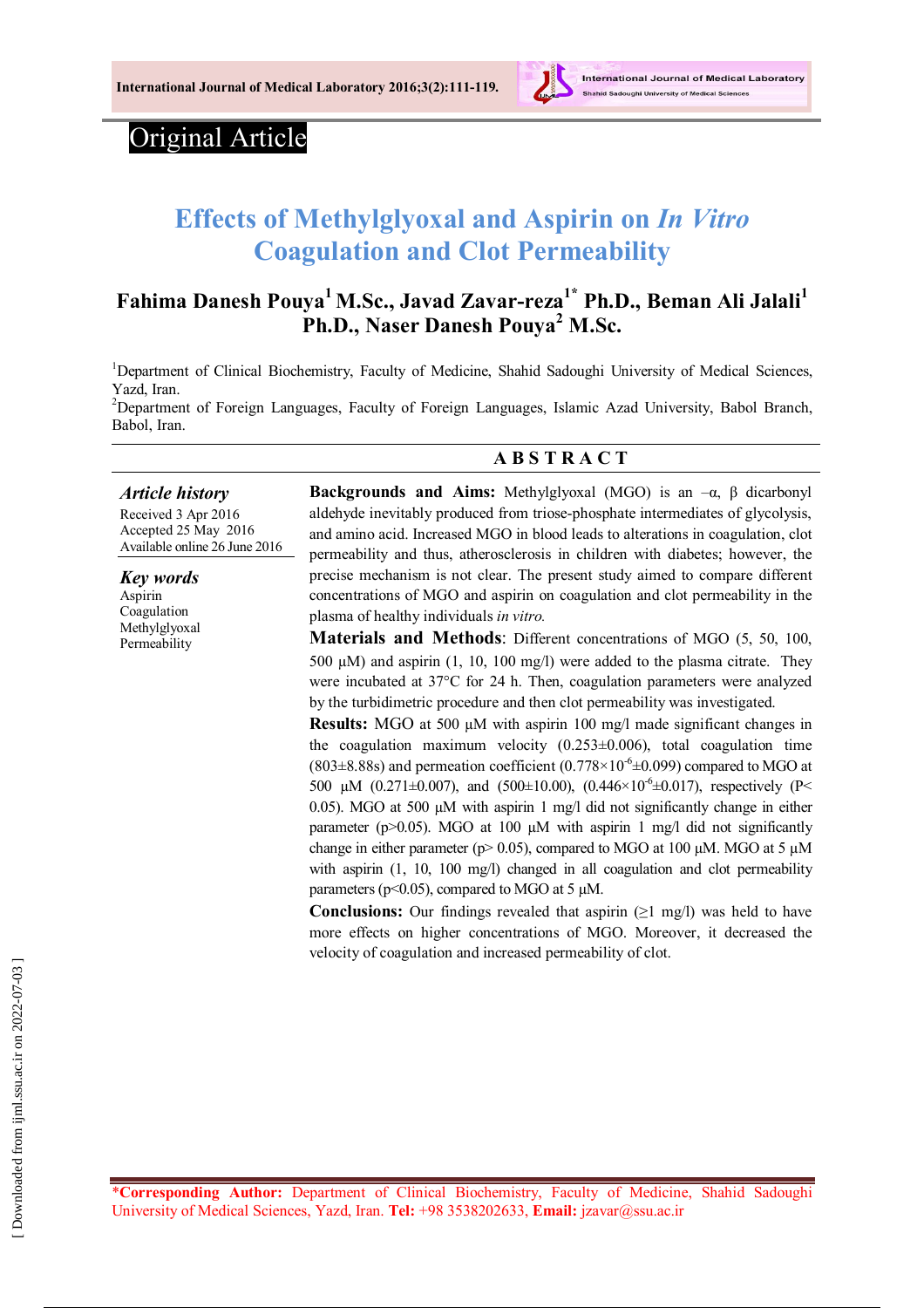## **Introduction**

Atherosclerosis is generally accepted as an inflammatory disease [1]. Inflammatory activity in the atherosclerotic plaque plays a key role in the progress of atherosclerosis and the risk for plaque rupture [2]. When the lipid-rich plaques are separated from vessel walls, vessels will damage and thrombus formation will come about. Clot formation is the most important cause of the onset of coronary heart diseases (CHD) as well as the sudden death caused by ischemia [3].

Methylglyoxal (MGO) can be mentioned as a metabolite of glucose produced from dihydroxyacetone phosphate as a by-product during the formation of glyceraldehyde 3 phosphates in mammalian cells, including vascular smooth muscle cells [4]. MGO is the development of diabetic complications, but its precise mechanism has not in detail been explained [5]. MGO, an active compound of – α, β dicarbonyl aldehyde [6-8], is developed during cellular metabolism, glucose oxidation and peroxidation of lipids or carbohydrates are produced in the food and beverages. Dicarbonyl of MGO attacks the lysine, arginine and cysteine residues of long-lived proteins in order to form irreversible advanced glycation end products [8-10]. As a result, an excess of MGO formation can increase reactive oxygen species production and cause oxidative stress [5, 11]. Some studies determined a positive correlation between serum MGO and Hemoglobin A1c in children with type 1 diabetes [12].

Moreover, plasma levels of MGO are demonstrated to elevate and associate with inflammation in diabetes patients. These indicate that MGO may have an important role in the early phase of the atherosclerotic compliance childhood diabetes [13]. Hyperglycemia associated with diabetes drives several damage pathways and increases concentrations of MGO leading to endothelial damage and atherosclerosis [7, 14, 15]. Some other proteins were categorized as putative major targets for MGO-derived modification via western blotting and mass spectrometry fibrin (ogen) [16]. MGO decreases the number of NH2 side chains in plasminogen, which is associated with overwhelming functional alterations [17]. To thwart this, some compounds have been considered, one of which is aspirin (non-steroidal anti-inflammatory drug), because aspirin inhibits platelet function used in the treatment of atherosclerotic cardiovascular diseases [18]. As a matter of fact, it increases the endothelial nitric oxide synthesis. Nitric oxide is responsible for the maintenance and repair of vascular endothelial, which has a crucial role in preventing cardiovascular syndrome [19, 20]. Another function of aspirin has also reported a decrease in thrombin formation and other coagulation factors [21]. Aspirin also acetylates fibrinogen which is one of coagulation factors [22], shortens the time needed for clot lysis and increases the velocity of clot lysis in the presence of MGO [23, 24].

Due to the importance of CHD, the present study aimed to investigate the effects of MGO and aspirin on coagulation and clot permeability parameters *in vitro*.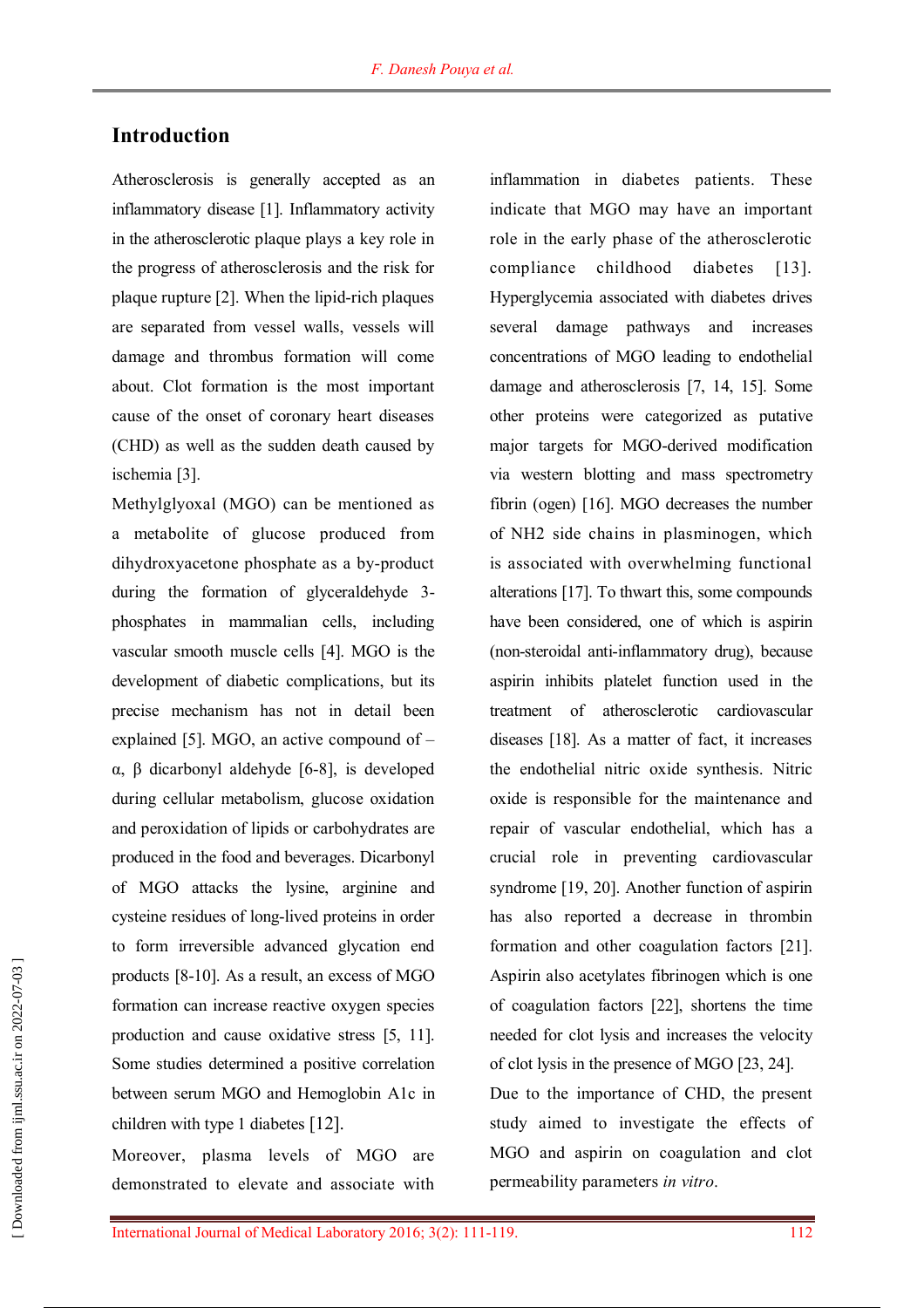### **Materials and Methods**

#### **Isolation of plasma**

Blood samples were taken from 50 healthy people, who were reported not to suffer from any cardiovascular disorders, allergy and lipid or carbohydrate metabolism disorders, untreated with drugs. Human blood samples were collected into sodium citrate (3.8%) and immediately centrifuged  $(4500 \times g, 5 \text{ min})$  to get plasma. Then, the pooled plasma was frozen at -20°C to be used for the coagulation and clot permeability.

#### **Measuring coagulation pparameters**

Due to the time limit of the study, plasma samples of patients suffering from cardiovascular diseases were not used. The study was conducted on fibrinolysis parameters in vitro in the presence of MGO and aspirin as a previous study [23, 24]. Coagulation was evaluated with a slightly modified method by Williams et al. [25]. A total of 400 µl citrated plasma was diluted at 37°C with 400 µl of Phosphate-buffered saline containing 5 µl calcium chloride 2M (Merck), and 3  $\mu$ l human thrombin 0.5U/ml (Sigma) to activate coagulation factors. Clot assembly kinetics was monitored spectrophotometrically at 405 nm in duplicate aliquots. Then, the coagulation maximum velocity (CMV, maximum ΔOD/second), and the total coagulation time [TCT, (second)] were determined by obtaining kinetic curves (OD/Time) for aliquots.

In the next step, of a 10 mM MGO solution, various amounts of MGO  $(5, 50, 100, 500 \mu M)$ were prepared in 400 µl plasma. They were incubated for up to 24 hours at 37°C along with non-MGO plasma, and then were analyzed in regard with coagulation parameters. Subsequently, various amounts of aspirin (1, 10, 100 mg/l) were prepared in 400 µl plasma. They were incubated for up to 24 hours at 37°C along with non-aspirin plasma, and analyzed for coagulation parameters. Ultimately, every amount of MGO concentration was collected into different amounts of aspirin in 400 µl plasma consecutively. They were incubated for up to 24 hours at 37°C along with different MGO concentrations (5, 50, 100, 500 µM), and analyzed for coagulation parameters.

#### **Measuring clot permeation coefficient**

As shown before fibrin clot permeation was determined [26]. A total of 5 µl calcium chloride 2M (Merck) and 3 ul human thrombin 0.5U/ml (Sigma) were added to 400 µl citrated plasma. The mixture was placed in plastic tubes, which were allowed to clot. After incubation for 120 minutes in a wet chamber, tubes were connected with a reservoir of a buffer (0.05 mol/L Tris HCl, 0.15 mol/L NaCl, pH 7.5), and its flow rate through the gel was measured. The permeation coefficient (Darcy constant [Ks]), which represents the surface of the clot allowing flow through a fibrin network, was calculated from the equation Ks=  $(Q, L, \eta)$  (t. A.  $\Delta p$ ), where Q is the volume of the buffer flowing through the gel in time t, L is the length of the fibrin gel (1.6 cm),  $\eta$  is the viscosity of buffer (10<sup>-2</sup>poise), A is the area of the gel perpendicular to the flow  $(4.17 \text{ cm}^2)$ , and  $\Delta p$  is the differential pressure  $(in dyne/cm<sup>2</sup>)$  [27]. In the next step, of a 10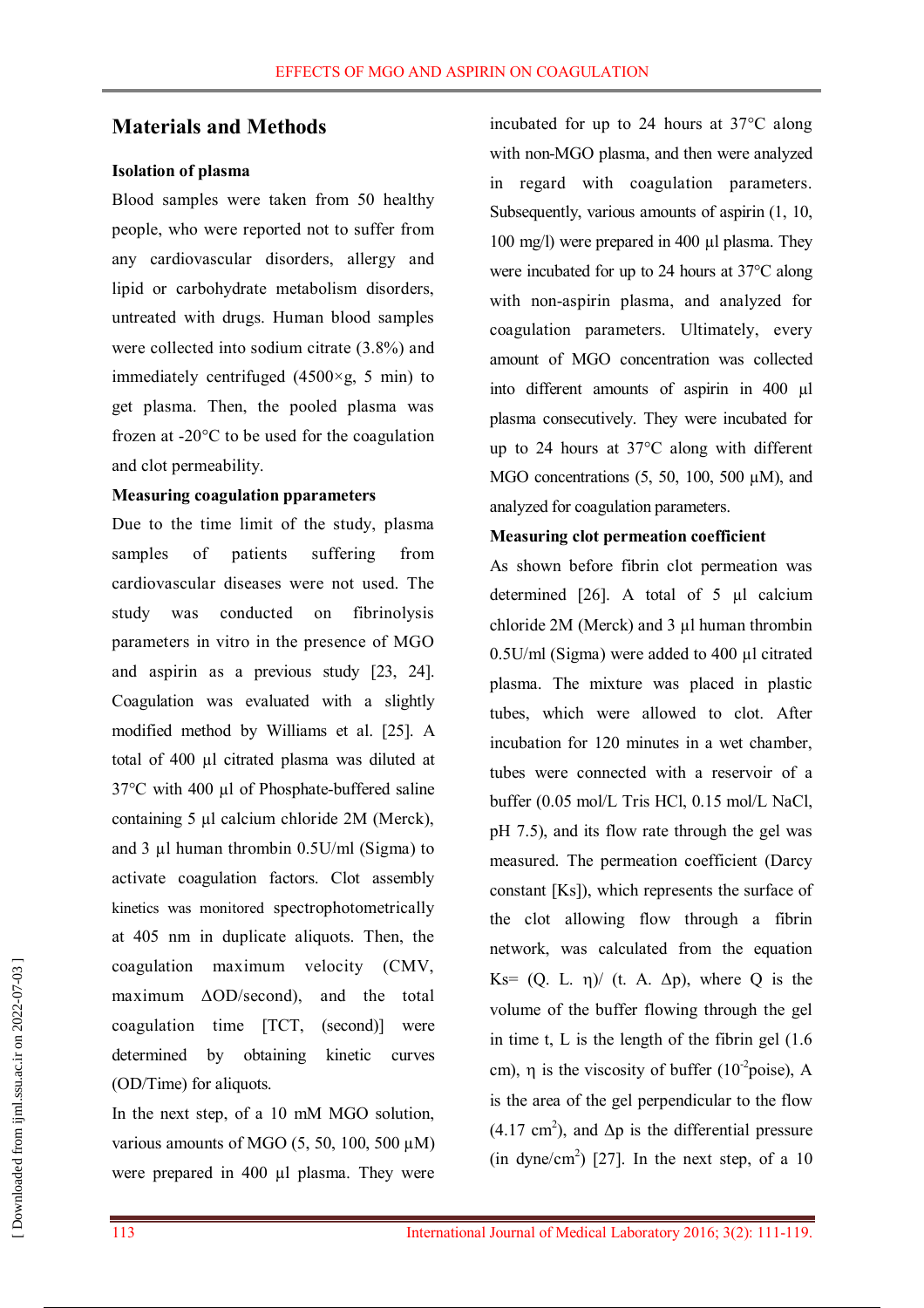mM MGO solution, various amounts of MGO (5, 50, 100, 500 µM) were prepared in 400 µl plasma. They were incubated for 24 hours at 37°C along with non-MGO plasma, that were analyzed for clot permeation coefficient.

Afterwards, various amounts of aspirin (1, 10, 100 mg/l) were prepared in 400 µl plasma. They were incubated for 24 hours at 37°C along with non-aspirin plasma, which were analyzed for clot permeation coefficient. Finally, every amount of MGO concentration was collected into different amounts of aspirin in 400 µl plasma consecutively. They were incubated for 24 hours at 37°C along with different MGO concentrations (5, 50, 100, 500 µM), that were analyzed for clot permeation coefficient the study was approved by the Ethics Committee of Shahid Sadoughi University of Medical Sciences.

#### **Statistical analysis**

The SPSS software package was utilized to analyze the study data applying independentsamples t-test to compare the groups. All the values were expressed as means  $\pm$  SD. P<0.05 was considered statistically significant.

### **Results**

#### **Measuring methylglyoxal parameters**

After collecting MGO into plasma, it was observed that coagulation and clot permeation coefficient parameters altered. MGO with 500 µM revealed a significant increase on CMV  $(0.271 \pm 0.007)$  compared to non-MGO group CMV (0.220±0.017) (p<0.05). Moreover, TCT  $(500\pm10.00)$ , and Ks  $(0.446\times10^{-6}\pm0.017)$  were held to have a significant decrease compared to the control group with TCT  $(735\pm5.50)$ , and Ks  $(1.058 \times 10^{-6} \pm 0.103)$ , respectively (p<0.05). MGO 50 µM revealed a significant decrease on TCT  $(660\pm10.00)$  compared to the control group with TCT  $(735\pm5.50)$ ,  $(p<0.05)$ . The results are shown in table 1.

**Table 1.** Comparison of different concentrations of methylglyoxal (5, 50, 100, 500 µM) with controls on coagulation and clot permeation coefficient parameters (24 h, 37 ◦C).

| <b>Variables</b>  | TCT             | P-value | <b>CMV</b>        | P-value | Ks                               | P-value |
|-------------------|-----------------|---------|-------------------|---------|----------------------------------|---------|
| Control           | $735 \pm 5.50$  |         | $0.220 \pm 0.017$ |         | $1.058\times10^{-6} \pm 0.103$   | ш,      |
| MGO 500 $\mu$ M   | $500 \pm 10.00$ | 0.000   | $0.007 \pm 0.271$ | 0.009   | $0.446 \times 10^{-6} \pm 0.017$ | 0.001   |
| $MGO$ 100 $\mu$ M | $610 \pm 10.00$ | 0.000   | $0.250 \pm 0.002$ | 0.040   | $0.553\times10^{-6} \pm 0.025$   | 0.001   |
| MGO 50 µM         | $660 \pm 10.00$ | 0.000   | $0.246 \pm 0.007$ | 0.074   | $0.858\times10^{-6}\pm0.184$     | 0.176   |
| $MGO 5 \mu M$     | $720 \pm 10.00$ | 0.081   | $0.255 \pm 0.005$ | 0.656   | $0.939\times10^{-6}\pm0.075$     | 0.182   |

MGO = methylglyoxal; TCT (second)= total coagulation time; CMV (maximum ΔOD/sec)= maximum coagulation velocity; Ks  $(cm^2)$ = clot permeation coefficient

Variables are presented as mean ± SD.

#### **Measuring aspirin parameters**

Aspirin had significant effects on parameters  $(p<0.05)$ , that is to say, when 100 mg/l was applied, CMV (0.163±0.015) decreased significantly, though TCT

 $(897±5.19)$  and Ks  $(2.169×10^{-6}±0.363)$ increased significantly compared to the non-aspirin group. Concentrations of 1 and 10 mg/l underwent significant alterations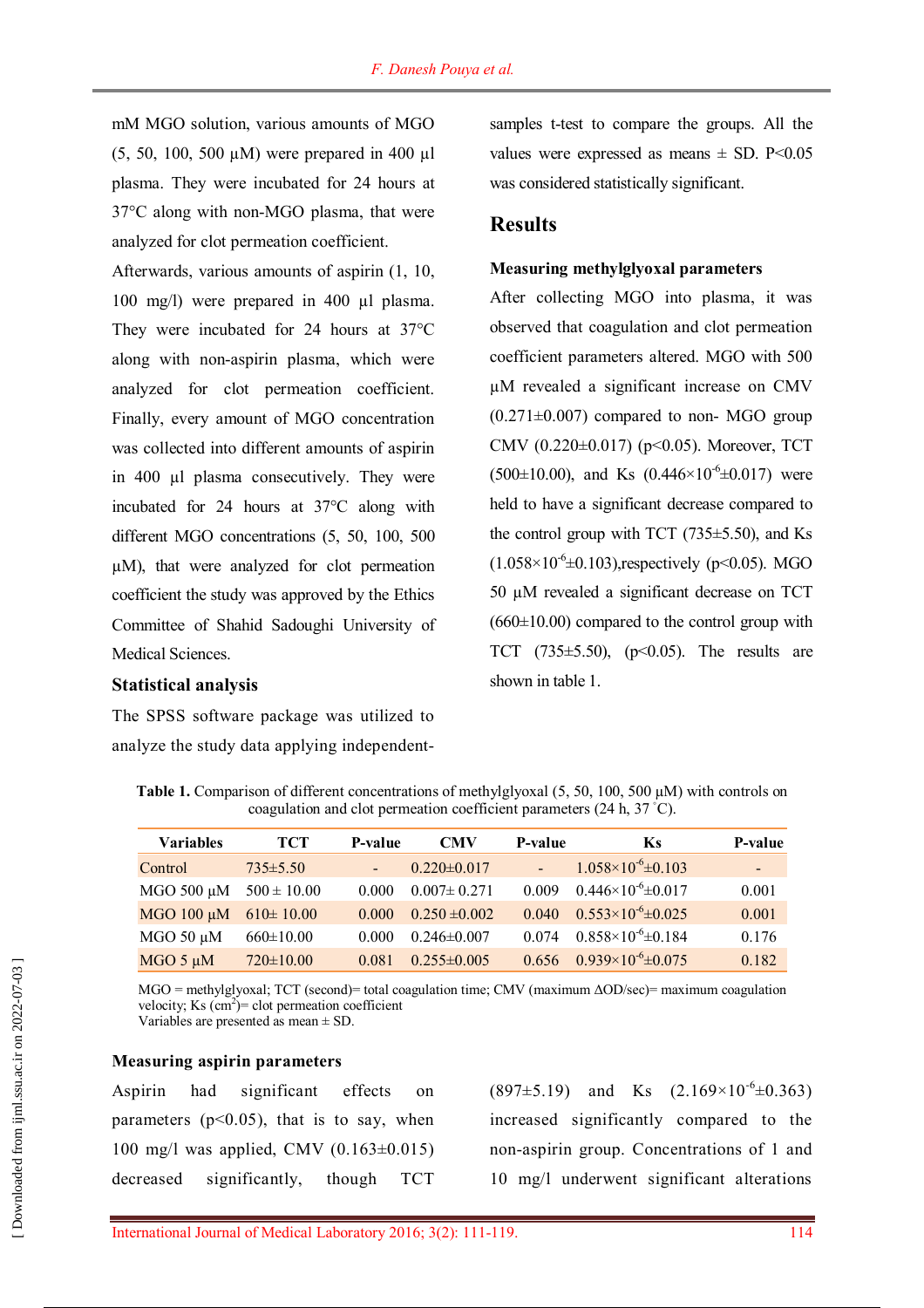compared to the non-aspirin group, as it is shown in table 2 ( $p<0.05$ ).

**Table 2.** Comparison of different concentrations of aspirin on coagulation and clot permeation coefficient parameters. (24 h, 37 ◦C).

| <b>Variables</b>      | TCT            | <b>P-value</b> | <b>CMV</b>        | <b>P-value</b>                        | <b>Ks</b>                    | P-value  |
|-----------------------|----------------|----------------|-------------------|---------------------------------------|------------------------------|----------|
| Control               | $735 \pm 5.50$ | $\sim$ $\sim$  | $0.220 \pm 0.017$ | $\mathcal{L} \rightarrow \mathcal{L}$ | $1.058\times10^{-6}$ ± 0.103 | $\omega$ |
| ASA $100$ mg/l        | 897±5.19       | 0.000          | $0.163 \pm 0.015$ | 0.034                                 | $2.169\times10^{-6}\pm0.363$ | 0.007    |
| ASA $10 \text{ mg/l}$ | $774\pm5.50$   | 0.001          | $0.170 \pm 0.010$ | 0.040                                 | $1.615\times10^{-6}$ ± 0.203 | 0.013    |
| $ASA1$ mg/l           | $753\pm5.77$   | 0.017          | $0.186 \pm 0.010$ | 0.046                                 | $1.320\times10^{-6}\pm0.086$ | 0.029    |

ASA= acetylsalicylic acid or aspirin; TCT (second)= total coagulation time; CMV (maximum  $\Delta$ OD/sec)= maximum coagulation velocity; Ks (cm<sup>2</sup>)= clot permeation coefficient Variables are presented as mean ± SD.

## **Measuring methylglyoxal and aspirin parameters**

When various concentrations of MGO and aspirin were mixed together, the following results were obtained:

MGO 500  $\mu$ M with aspirin 100mg/l significantly decreased CMV  $(0.253\pm0.006)$ , but increased TCT (803±8.88) and Ks  $(0.778 \times 10^{-6})$  ±0.099 compared to the MGO

group with 500 µM, as were CMV  $(0.271 \pm 0.007)$ , TCT  $(500 \pm 10.00)$  and Ks  $(0.446 \times 10^{-6} \pm 0.017)$ , respectively (p<0.05). In this group, MGO 500 µM with aspirin 1mg/l, demonstrated no significant changes in coagulation as well as Ks parameters compared to the MGO 500 µM group. The comparison of other concentrations is displayed in table 3.

**Table 3.** Comparison of different concentrations of methylglyoxal (500 µM) with aspirin on coagulation and clot permeation coefficient parameters (24 h, 37 ◦C).

| <b>Variables</b>                            | <b>TCT</b>      | P-value | <b>CMV</b>                    | P-value | <b>Ks</b>                                    | P-value |
|---------------------------------------------|-----------------|---------|-------------------------------|---------|----------------------------------------------|---------|
| MGO 500 µM                                  | $500 \pm 10.00$ |         | $0.007 \pm 0.271$             |         | $0.446 \times 10^{-6} \pm 0.017$             | Æ       |
| MGO 500 µM+ASA 100 mg/l 803±8.88            |                 | 0.000   | $0.006 \pm 0.253$             |         | $0.035 \quad 0.778 \times 10^{-6} \pm 0.099$ | 0.005   |
| MGO 500 $\mu$ M+ ASA 10 mg/l 7.63 $\pm$ 691 |                 |         | $0.000 \quad 0.002 \pm 0.262$ |         | $0.125 \quad 0.527 \times 10^{-6} \pm 0.034$ | 0.022   |
| $MGO 500 \mu M + ASA 1mg/l$                 | $5.00 \pm 510$  |         | $0.196$ $0.005 \pm 0.269$     |         | $0.683 \quad 0.461 \times 10^{-6} \pm 0.026$ | 0.445   |

MGO= methylglyoxal; ASA= acetylsalicylic acid or aspirin; TCT (second)= total coagulation time; CMV (maximum  $\Delta$ OD/sec) = maximum coagulation velocity; Ks (cm<sup>2</sup>) = clot permeation coefficient Variables are presented as mean ± SD.

MGO 100  $\mu$ M with aspirin 100 mg/l had significant changes in all coagulations and Ks parameters compared to the MGO 100  $\mu$ M (p<0.05). The comparison of other concentrations in the group is shown in table 4.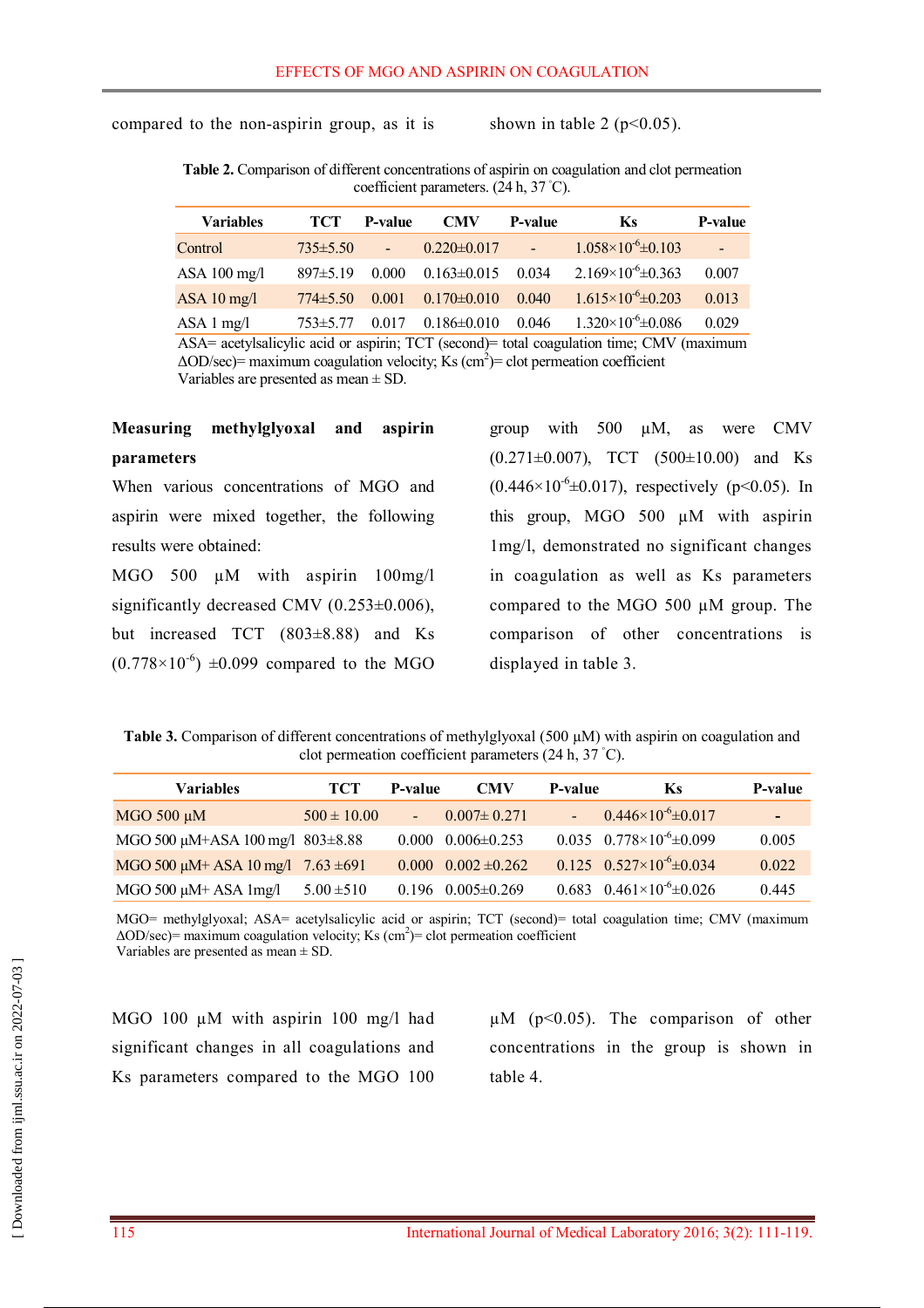| <b>Table 4.</b> Comparison of different concentrations of methylglyoxal $(100 \mu M)$ with aspirin on coagulation and |  |
|-----------------------------------------------------------------------------------------------------------------------|--|
| clot permeation coefficient parameters $(24 h, 37 \degree C)$ .                                                       |  |

| <b>Variables</b>                                                     | <b>TCT</b>      | <b>P-value</b>              | <b>CMV</b>                    | P-value | <b>Ks</b>                                    | <b>P-value</b> |
|----------------------------------------------------------------------|-----------------|-----------------------------|-------------------------------|---------|----------------------------------------------|----------------|
| $MGO$ 100 $\mu$ M                                                    | $610 \pm 10.00$ | $\mathcal{L}^{\mathcal{A}}$ | $0.250 \pm 0.002$             |         | $0.553\times10^{-6}\pm0.025$                 | $\Delta \phi$  |
| MGO 100 $\mu$ M+ASA 100 mg/l 844 ±9.29                               |                 |                             | $0.000 \quad 0.224 \pm 0.007$ | 0.005   | $1.060\times10^{-6}\pm0.213$                 | 0.014          |
| MGO 100 $\mu$ M+ ASA 10 mg/l 758 $\pm$ 10.26 0.000 0.235 $\pm$ 0.005 |                 |                             |                               |         | $0.010 \quad 0.801 \times 10^{-6} \pm 0.050$ | 0.002          |
| MGO 100 $\mu$ M+ ASA 1mg/l 625 $\pm$ 6.42                            |                 |                             | $0.089$ $0.244\pm0.006$       | 0.212   | $0.643\times10^{-6}\pm0.064$                 | 0.870          |

MGO= methylglyoxal; ASA= acetylsalicylic acid or aspirin; TCT (second)= total coagulation time; CMV (maximum  $\Delta$ OD/sec) = maximum coagulation velocity; Ks (cm<sup>2</sup>) = clot permeation coefficient Variables are presented as mean ± SD.

MGO 50  $\mu$ M in the three concentrations of aspirin significantly changed in all parameters of coagulation and Ks compared to the MGO

50 µM, but Ks was not significant as MGO 50

µM with ASA 1 mg/l (Table 5).

**Table 5.** Comparison of different concentrations of methylglyoxal (50 µM) with aspirin on coagulation and clot permeation coefficient parameters (24 h, 37 ◦C).

| <b>Variables</b>                                                                                  | <b>TCT</b>        | <b>P-value</b> | <b>CMV</b> | <b>P-value</b> | <b>Ks</b>                                            | P-value |
|---------------------------------------------------------------------------------------------------|-------------------|----------------|------------|----------------|------------------------------------------------------|---------|
| $MGO 50 \mu M$                                                                                    | $660 \pm 10.00$ - |                |            |                | $0.246 \pm 0.007$ - $0.858 \times 10^{-6} \pm 0.184$ |         |
| MGO 50 $\mu$ M+ASA 100 mg/l 871±11.06 0.000 0.215±0.014 0.029 1.555×10 <sup>-6</sup> ±0.235 0.016 |                   |                |            |                |                                                      |         |
| MGO 50 $\mu$ M+ ASA 10 mg/l 780±10.01 0.000 0.224±0.004 0.014 1.309×10 <sup>-6</sup> ±0.099 0.020 |                   |                |            |                |                                                      |         |
| MGO 50 $\mu$ M+ ASA 1 mg/l 696±11.54 0.014 0.230±0.005 0.043 1.134×10 <sup>-6</sup> ±0.130 0.102  |                   |                |            |                |                                                      |         |

MGO= methylglyoxal; ASA= acetylsalicylic acid or aspirin; TCT (second)= total coagulation time; CMV (maximum  $\Delta$ OD/sec)= maximum coagulation velocity; Ks (cm<sup>2</sup>)= clot permeation coefficient Variables are presented as mean ± SD.

|  |  |  |  | MGO $5 \mu M$ in the three concentrations |  |
|--|--|--|--|-------------------------------------------|--|
|  |  |  |  | of aspirin significantly changed in all   |  |

parameters of coagulation and Ks compared to MGO 5µM (Table 6).

**Table 6.** Comparison of different concentrations of methylglyoxal (5µM) with aspirin on coagulation and clot permeation coefficient parameters (24 h, 37 ◦C).

| <b>Variables</b>                          | <b>TCT</b>      | P-value            | <b>CMV</b>                    | P-value | Ks.                                                                | P-value |
|-------------------------------------------|-----------------|--------------------|-------------------------------|---------|--------------------------------------------------------------------|---------|
| $MGO$ 5µM                                 | $720 \pm 10.00$ | $\Delta \sim 10^4$ |                               |         | $0.225 \pm 0.005$ - $0.939 \times 10^{-6} \pm 0.075$               | L,      |
| MGO 5 $\mu$ M+ASA 100 mg/l 880 $\pm$ 5.50 |                 |                    | $0.000 \quad 0.173 \pm 0.007$ |         | $0.001$ $2.169 \times 10^{-6} \pm 0.363$                           | 0.005   |
| MGO 5 $\mu$ M+ ASA 10 mg/l 853±7.63       |                 |                    |                               |         | $0.000$ $0.186 \pm 0.008$ $0.002$ $1.615 \times 10^{-6} \pm 0.203$ | 0.006   |
| $MGO$ 5 $\mu$ M+ ASA 1 mg/l               | $759 \pm 8.14$  |                    |                               |         | $0.006$ $0.210\pm0.004$ $0.020$ $1.333\times10^{-6}\pm0.076$       | 0.003   |

MGO= methylglyoxal; ASA= acetylsalicylic acid or aspirin; TCT (second)= total coagulation time; CMV (maximum  $\Delta OD/sec$ ) = maximum coagulation velocity; Ks (cm<sup>2</sup>) = clot permeation coefficient Variables are presented as mean ± SD.

## **Discussion**

Methylglyoxal, a metabolic by-product, reacts with certain proteins to yield irreversible advanced glycation end products (AGEs) and increases oxidative stress that causes the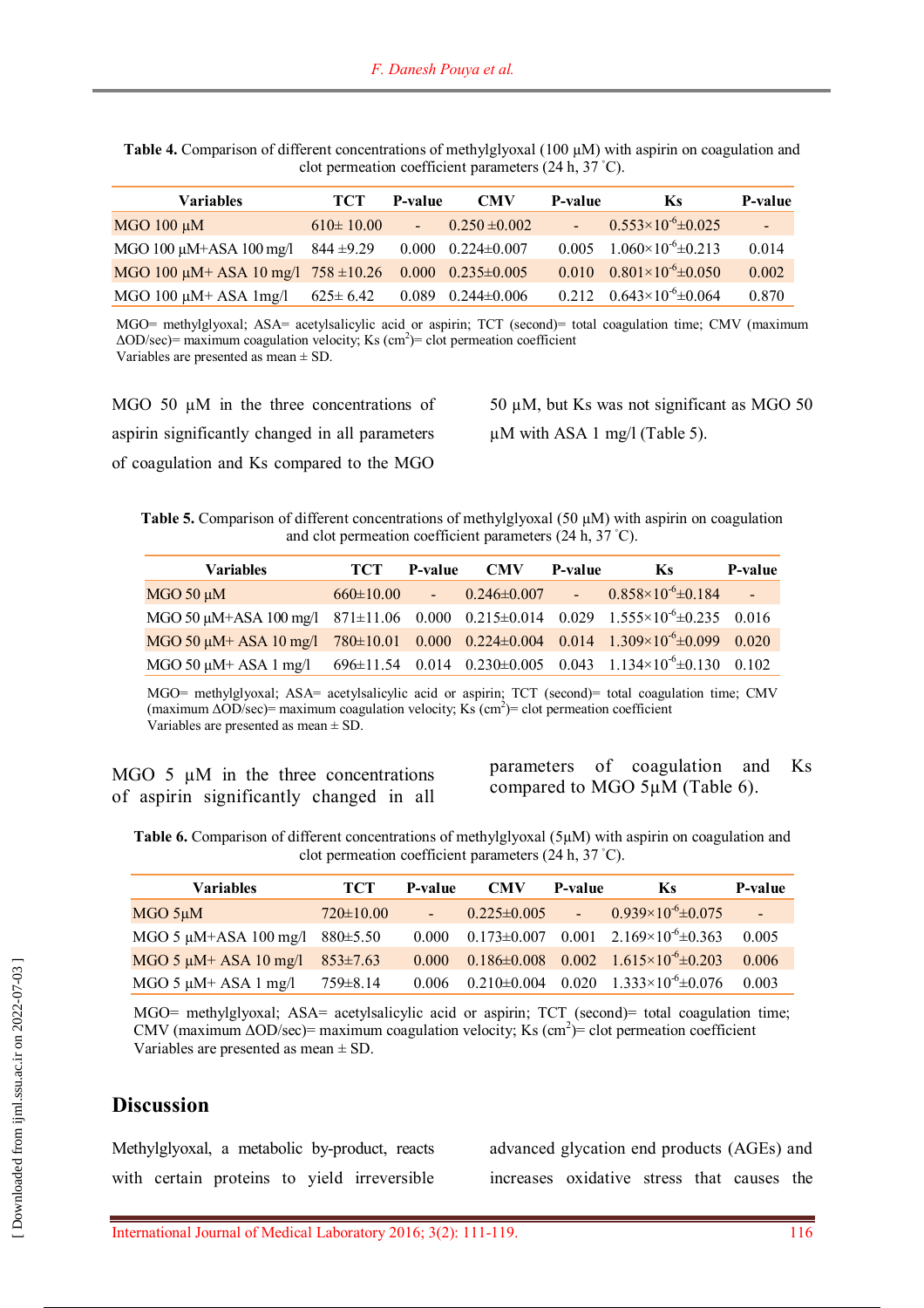pathophysiological changes in diabetes, hypertension, and aging [10, 28, 29]. Oxidative stress is one of the pathogenic factors in the development of endothelial dysfunction in experimental models of diabetes [30].

In the previous study, aspirin 100 mg/l was observed to affect all MGO concentrations (5, 50, 100, 500  $\mu$ M), that is to say, fibrinolysis proceeded faster than it was just with MGO. The maximum velocity of lysis increased and decreased the half-lysis, the total lysis time and lag time in lysis. Therefore, aspirin could reduce the effects of MGO on clot lysis and shorten the lysis time [23]. In this in vitro study, MGO was observed to decrease the time for clot formation. Various concentrations of MGO (50, 100, 500  $\mu$ M) significantly decreased and increased TCT as well as CMV, respectively compared to the non-MGO group. Therefore, methylglyoxal may speed up coagulation and decrease the time for clot formation.

Lurd et al. [16] demonstrated that fibrin (ogen) was identified by western blotting and LC-MS/MS as a putative main target for MGO modification. Fibrin (ogen)  $\alpha$ -chain was identified in three different spots that corresponded to spots in western blotting by MGO AGEs antibody, ensuring the identity of the modified protein. The  $\alpha$ -chain seems to be extensively modified compared with other proteins, since it was scarcely visible by Coomassie staining in contrast to high MGO AGEs immunoreactivity. Gugliucci et al. [31] demonstrated both aminoguanidine and carnosine were able to prevent MGO-induced loss of antithrombin III and plasminogen

activities in a dose dependent manner. As a result, methylglyoxal may intervene in coagulation by reducing the AT III activity, hence increasing coagulation. In the current study, CMV significantly increased and TCT significantly decreased in the presence of MGO. In addition, another parameter, Ks, was examined. It was indicated that clot structure has changed. In the presence of various concentrations of MGO (100, 500 µM), the clot permeation coefficient significantly decreased compared to the non-MGO group. Pieters et al. [32] demonstrated that a purified fibrinogen model enables us to determine the effects of fibrinogen glycation on fibrin network structure independent of other plasma components. A significant increase was reported in permeability with achievement of glycaemic control and consequent decrease was demonstrated in the level of fibrinogen glycation in the diabetic subjects. Therefore, it can be possibly concluded that fibrinogen glycation decreases clot permeability. As MGO is regarded as a factor to form AGEs, it may affect fibrinogen and modify its structure, end up to thick clot, and decrease clot permeability at the aforementioned concentrations.

The study results revealed that aspirin properties affected clot formation and permeability. It increased TCT, and Ks parameters and decreased CMV in the presence of MGO. Undas et al. [21] showed that aspirin can reduce thrombin generation with the subsequent attenuation of thrombin-mediated coagulant reactions such as factor XIII activation. Aspirin also acetylates lysine residues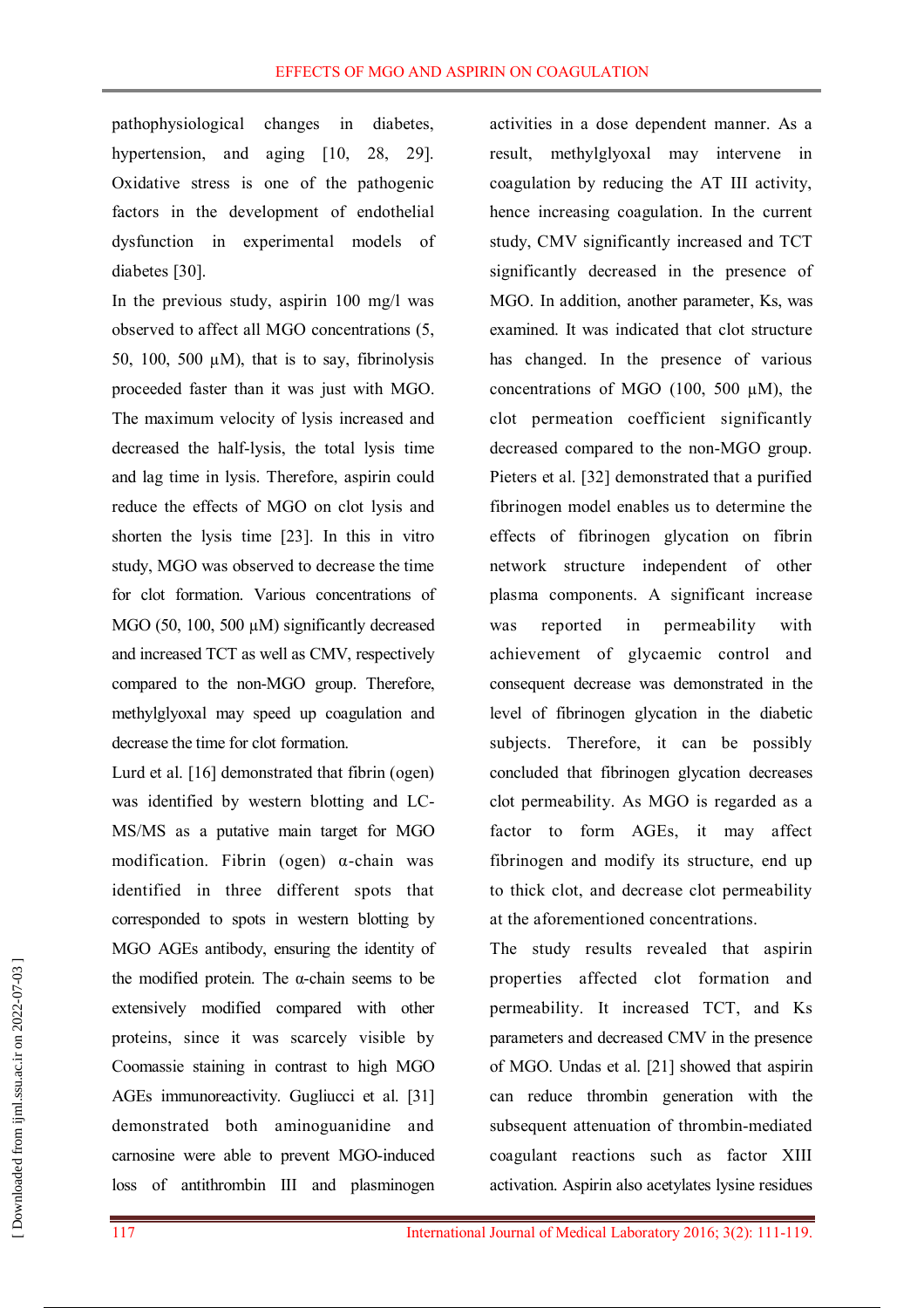in fibrinogen resulting in increased fibrin clot permeability and enhanced clot lysis as well as direct fibrinolysis promoting with high-dose aspirin. Hence, aspirin delays coagulation and enhances clot permeability.

In the present study, it was observed that aspirin 100mg/l affected all MGO concentrations  $(5, 50, 100, 500 \mu M)$ , that is, coagulation is more slowly formed compared to that of MGO. The coagulation maximum velocity decreased, whereas TCT and Ks increased. Therefore, aspirin could reduce the effects of MGO on clot formation and clot permeation coefficient parameters.

## **References**

- [1]. Lind L. Circulating markers of inflammation and atherosclerosis. Atherosclerosis 2003; 169(2): 203-214.
- [2]. te Boekhorst BC, van Tilborg GA, Strijkers GJ, Nicolay K. Molecular MRI of inflammation in atherosclerosis. Curr Cardiovascular Imaging Report 2012; 5(1): 60-8.
- [3]. Badimon L, Vilahur G, Padro T. Lipoproteins, platelets and atherothrombosis. Rev Esp Cardiol. 2009; 62(10): 1161-178.
- [4]. Mukohda M, Yamawaki H, Nomura H, Okada M, Hara Y. Methylglyoxal inhibits smooth muscle contraction in isolated blood vessels. J Pharmacol Sci. 2009; 109(2): 305-10.
- [5]. Sena CM, Matafome P, Crisóstomo J, Rodrigues L, Fernandes R, Pereira P. Methylglyoxal promotes oxidative stress and endothelial dysfunction. Pharmaco Res. 2012; 65(5): 497-506.
- [6]. Thornalley PJ. Pharmacology of methylglyoxal: formation, modification of proteins and nucleic acids, and enzymatic detoxification-a role in pathogenesis and antiproliferative chemotherapy. General Pharmaco. 1996; 27(4): 565-73.
- [7]. Desai K, Wu L. Methylglyoxal and advanced glycation endproducts: new therapeutic horizons? Recent Patents on Cardiovascular Drug Discovery 2007; 2(2): 89-99.
- [8]. Kalapos MP. The tandem of free radicals and methylglyoxal. Chemico-bio Interactions 2008; 171(3): 251-71.

## **Conclusion**

It may be concluded that aspirin 100mg/l affects all MGO concentrations (5, 50, 100, 500µM), delays coagulation, and increases clot permeability. Although aspirin in lower amounts highly affected MGO 5, 50 µM, no change was observed in higher concentrations.

#### **Conflict of Interest**

The authors declare that there is no conflict of interest.

#### **Acknowledgments**

Any support for the work in the form of grants, equipment, materials, or any combination of these were provided by the Shahid Sadoughi University of Medical Sciences, Yazd, Iran.

- [9]. Sassi-Gaha S, Loughlin DT, Kappler F, Schwartz ML, Su B, Tobia AM. Two dicarbonyl compounds, 3-deoxyglucosone and methylglyoxal, differentially modulate dermal fibroblasts. Matrix Bio. 2010; 29(2): 127-34.
- [10]. Dhar A, Desai K, Kazachmov M, Yu P, Wu L. Methylglyoxal production in vascular smooth muscle cells from different metabolic precursors. Metabolism: clinic Experiment. 2008; 57(9): 1211-220.
- [11]. Krymkiewicz N. Reactions of methylglyoxal with nucleic acids. FEBS lett. 1973; 29(1): 51.
- [12]. Banser A, Naafs JC, Hoorweg-Nijman J, MW van de Garde E, van der Vorst MM. Advanced glycation end products, measured in skin, vs. HbA1c in children with type 1diabetes mellitus. Pediatric Diabetes 2015; 1-7.
- [13]. Heier M, Margeirsdottir HD, Torjesen PA, Seljeflot I, Stensæth KH, Gaarder M, et al. The advanced glycation end product methylglyoxalderived hydroimidazolone-1 and early signs of atherosclerosis in childhood diabetes. Diabetes Vascul Disease Res. 2015; 12(2): 139-45.
- [14]. McLellan AC, Thornalley PJ, Benn J, Sonksen PH. Glyoxalase system in clinical diabetes mellitus and correlation with diabetic complications. Clinic Sci. 1994; 87(1): 21-9.
- [15]. Wang H, Meng QH, Gordon JR, Khandwala H, Wu L. Proinflammatory and proapoptotic effects of methylglyoxal on neutrophils from